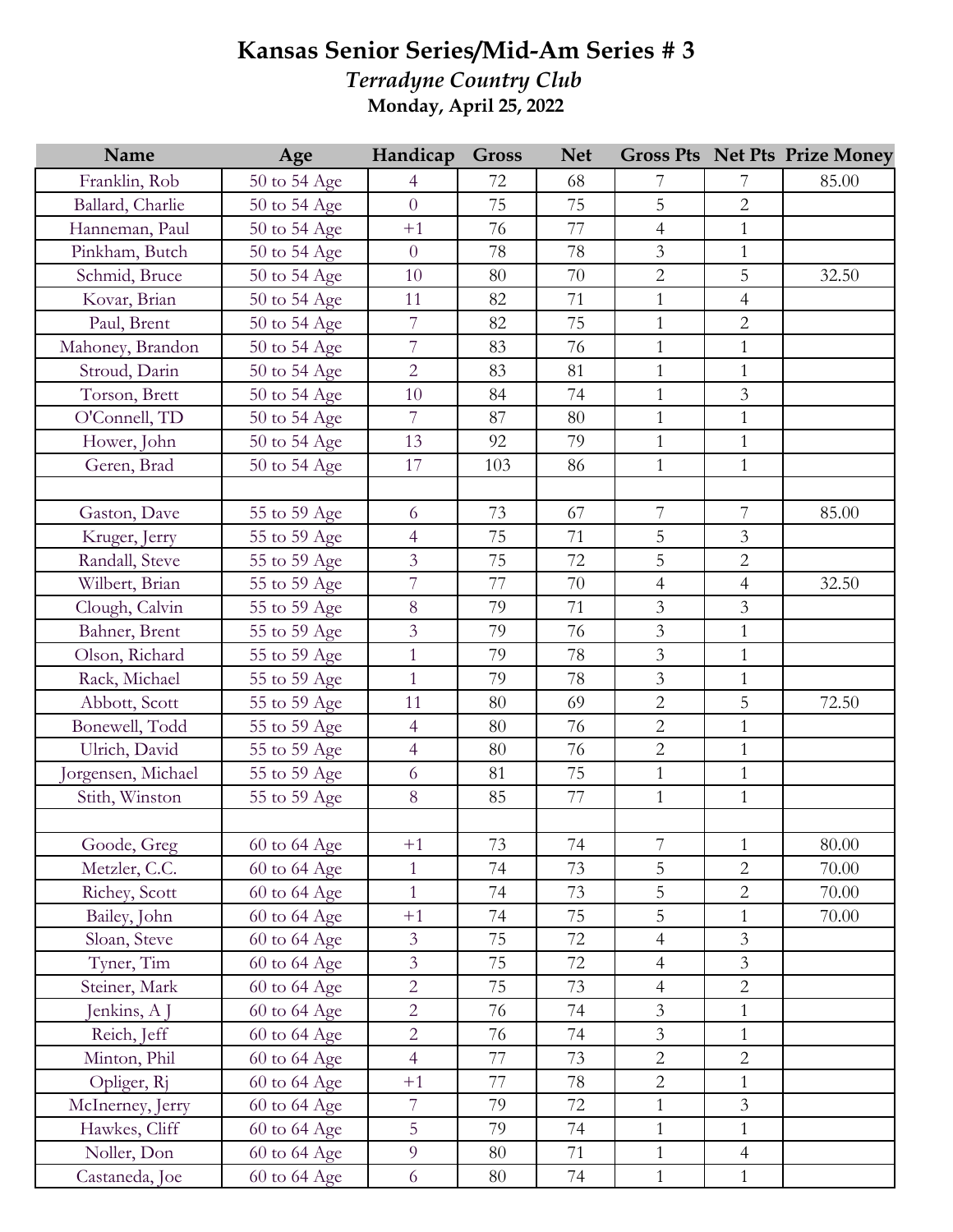| Kingsley, Terry       | 60 to 64 Age  | 7              | 81 | 74     | $\mathbf{1}$     | $\mathbf{1}$   |       |
|-----------------------|---------------|----------------|----|--------|------------------|----------------|-------|
| Davis, Chris          | 60 to 64 Age  | 6              | 81 | 75     | $\mathbf{1}$     | $\mathbf{1}$   |       |
| Rumler, Bret          | 60 to 64 Age  | 6              | 81 | 75     | $\mathbf{1}$     | $\mathbf{1}$   |       |
| Swanson, Brad         | 60 to 64 Age  | 5              | 81 | 76     | $\mathbf{1}$     | $\mathbf{1}$   |       |
| Bowden, Gene          | 60 to 64 Age  | 6              | 82 | 76     | $\mathbf{1}$     | $\mathbf{1}$   |       |
| Brundige, Ray         | 60 to 64 Age  | 3              | 82 | 79     | $\mathbf{1}$     | $\mathbf{1}$   |       |
| Casamento, Michael    | 60 to 64 Age  | 3              | 82 | 79     | $\mathbf{1}$     | $\mathbf{1}$   |       |
| Singleton, Chuck      | 60 to 64 Age  | 15             | 83 | 68     | $\mathbf{1}$     | $\overline{7}$ | 80.00 |
| Shearburn, Tony       | 60 to 64 Age  | 10             | 83 | 73     | $\mathbf{1}$     | $\overline{2}$ |       |
| Bartlett, Kevin       | 60 to 64 Age  | $\overline{2}$ | 84 | 82     | $\mathbf{1}$     | $\mathbf{1}$   |       |
| Moser, Robert         | 60 to 64 Age  | 8              | 87 | 79     | $\mathbf{1}$     | $\mathbf{1}$   |       |
| Cornett, Jim          | 60 to 64 Age  | 12             | 88 | 76     | $\mathbf{1}$     | $\mathbf{1}$   |       |
| Ferguson, Bill        | 60 to 64 Age  | 9              | 88 | 79     | $\mathbf{1}$     | $\mathbf{1}$   |       |
| Paul, Doug            | 60 to 64 Age  | 9              | 88 | 79     | $\mathbf{1}$     | $\mathbf{1}$   |       |
| Curtright, Doug       | 60 to 64 Age  | 18             | 89 | 71     | $\mathbf{1}$     | $\overline{4}$ |       |
| Harder, David         | 60 to 64 Age  | 11             | 89 | 78     | $\mathbf{1}$     | $\mathbf{1}$   |       |
| Erickson, Jim         | 60 to 64 Age  | 22             | 91 | 69     | $\mathbf{1}$     | 5              | 72.50 |
|                       |               |                |    |        |                  |                |       |
| LaForge, Kenny        | 65 to 69 Age  | $\overline{4}$ | 70 | 66     | 7                | $\overline{7}$ | 75.00 |
| Vanlandingham, Samuel | 65 to 69 Age  | 3              | 70 | 67     | $\boldsymbol{7}$ | 5              | 85.00 |
| Hartmann, Bob         | 65 to 69 Age  | $+1$           | 71 | 72     | 5                | $\mathbf{1}$   | 80.00 |
| Nielsen, Tom          | 65 to 69 Age  | $+1$           | 72 | 73     | $\overline{4}$   | $\mathbf{1}$   | 70.00 |
| Rothwell, Joe         | 65 to 69 Age  | $\mathbf{1}$   | 73 | 72     | $\mathfrak{Z}$   | $\mathbf{1}$   | 51.50 |
| Gisel, Dennis         | 65 to 69 Age  | $\overline{0}$ | 74 | 74     | $\overline{2}$   | $\mathbf{1}$   |       |
| Vautravers, Randy     | 65 to 69 Age  | $+1$           | 74 | 75     | $\overline{2}$   | $\mathbf{1}$   |       |
| Robbins, Pete         | 65 to 69 Age  | $\overline{0}$ | 76 | 76     | $\mathbf{1}$     | $\mathbf{1}$   |       |
| Linville, Dale        | 65 to 69 Age  | 5              | 78 | 73     | $\mathbf{1}$     | $\mathbf{1}$   |       |
| Frey, Russell         | 65 to 69 Age  | 8              | 79 | 71     | $\mathbf{1}$     | $\overline{2}$ |       |
| McQuin, Robert        | 65 to 69 Age  | 7              | 79 | $72\,$ | $\mathbf{1}$     | $\mathbf{1}$   |       |
| Wyatt, Greg           | 65 to 69 Age  | 6              | 79 | 73     | $\mathbf{1}$     | 1              |       |
| Bezek, Bob            | 65 to 69 Age  | $\overline{3}$ | 79 | 76     | $\mathbf{1}$     | $\mathbf{1}$   |       |
| Sadd, Larry           | 65 to 69 Age  | 10             | 81 | 71     | $\mathbf{1}$     | $\overline{2}$ |       |
| Stonestreet, Jack     | 65 to 69 Age  | 10             | 81 | 71     | $\mathbf{1}$     | $\sqrt{2}$     |       |
| Robinson, Glenn       | 65 to 69 Age  | 9              | 81 | 72     | $\mathbf{1}$     | $\mathbf{1}$   |       |
| Anderson, Patrick     | 65 to 69 Age  | 7              | 81 | 74     | $\mathbf{1}$     | $\mathbf{1}$   |       |
| Buck, Dan             | 65 to 69 Age  | 5              | 81 | 76     | $\mathbf{1}$     | $\mathbf{1}$   |       |
| Davison, Rick         | 65 to 69 Age  | 13             | 82 | 69     | $\mathbf{1}$     | $\overline{4}$ | 51.50 |
| Dewild, Leland        | 65 to 69 Age  | 14             | 84 | 70     | $\mathbf{1}$     | $\overline{3}$ |       |
| Vollertsen, Kurt      | 65 to 69 Age  | 7              | 84 | 77     | $\mathbf{1}$     | 1              |       |
| Kruse, Jeff           | 65 to 69 Age  | $\overline{4}$ | 84 | 80     | $\mathbf{1}$     | $\mathbf{1}$   |       |
| Norris, Bob           | 65 to 69 Age  | 12             | 85 | 73     | $\mathbf{1}$     | $\mathbf{1}$   |       |
| Brown, Kevin          | 65 to 69 Age  | 8              | 87 | 79     | $\mathbf{1}$     | $\mathbf{1}$   |       |
| Frigon, Phil          | 65 to 69 Age  | 18             | 88 | 70     | $\mathbf{1}$     | $\mathfrak{Z}$ |       |
| Nicolet, Gary         | 65 to 69 Age  | 17             | 92 | 75     | $\mathbf{1}$     | $\mathbf{1}$   |       |
| Sims, DJ              | 65 to 69 Age  | $\overline{2}$ | 95 | 93     | $\mathbf{1}$     | $\mathbf{1}$   |       |
|                       |               |                |    |        |                  |                |       |
| Lindberg, Daniel      | 70 & Over Age | $\overline{3}$ | 73 | 70     | $\overline{7}$   | $\mathfrak{Z}$ | 51.50 |
| Siemers, Kurtis       | 70 & Over Age | $\overline{4}$ | 74 | 70     | 5                | $\mathfrak{Z}$ |       |
| Stucky, Frank         | 70 & Over Age | 13             | 75 | 62     | $\overline{4}$   | $\overline{7}$ | 85.00 |